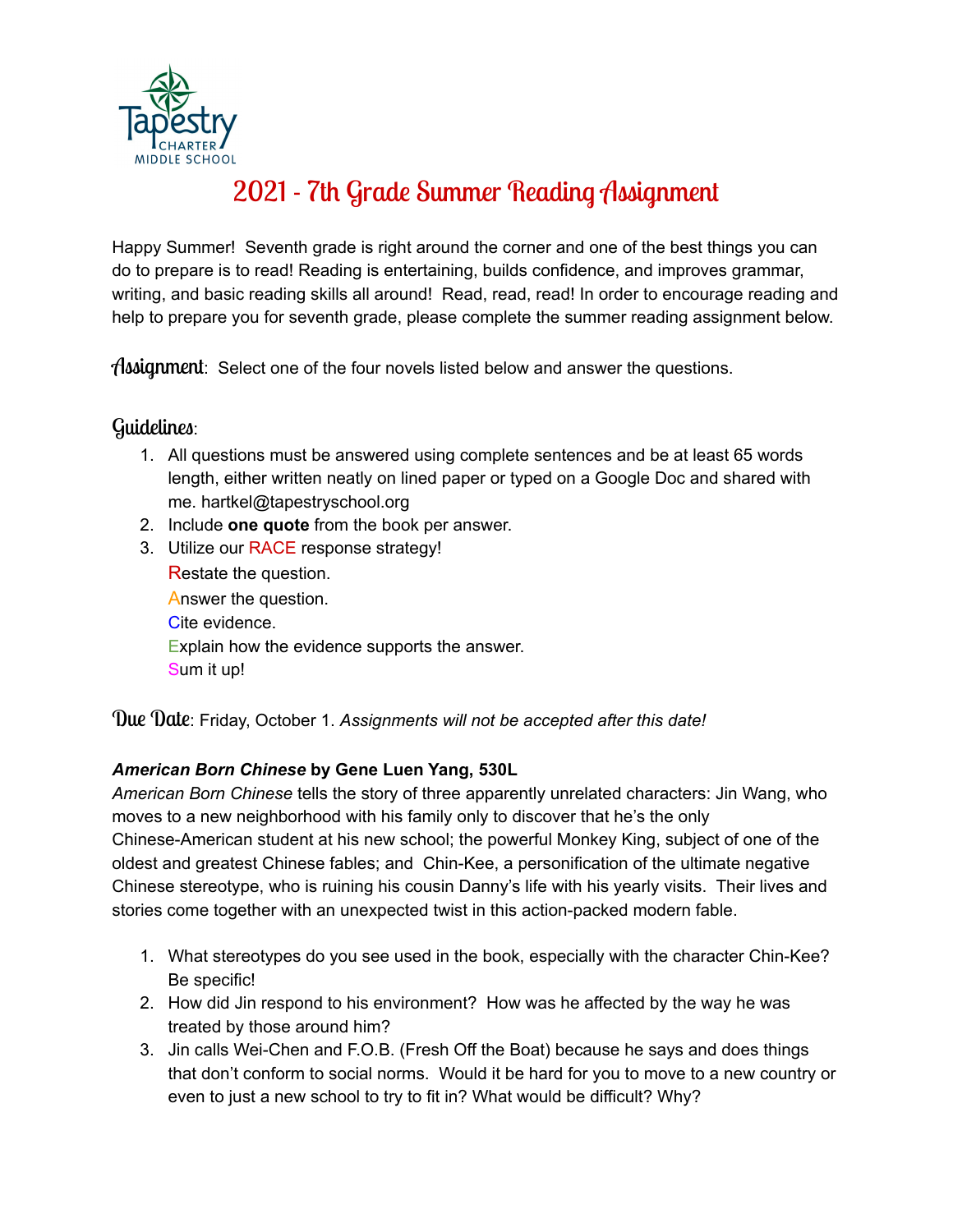### *The Outsiders* **by S.E. Hinton, 750L**

Read *The Outsiders* online [here!](https://docs.google.com/viewer?a=v&pid=sites&srcid=cmljaGxhbmQyLm9yZ3xsYXdod3xneDoyNjgzNWEzYzVjNDUxOWZi)

Ponyboy can count on his brothers and his friend, but not on much else besides trouble with the Socs, a vicious gang of rich kids who get away with everything, including beating up Greasers like Ponyboy. At least he knows what to expect until the night someone takes things too far. Written forty-five years ago, S.E. Hinton's classic story of a boy who finds himself on the outskirts of regular society remains as powerful toda as the day it was written.

- 1. Social class affects all of us. How do you think social class impacts people? How do you think social class impacts people? How does social class dictate characters' behavior in *The Outsiders*?
- 2. What are some of the gender expectations in the novel? Are these the same or different from today? How?
- 3. The environment in which we grow up affects us all: family, friends, financial circumstances, school, and events that are beyond our control. In the novel, which character's life was most affected by his/her environment?

#### *Brown Girl Dreaming* **by Jacqueline Woodson, 930L**

*Read Brown Girl Dreaming* online [here!](https://drive.google.com/file/d/1viQuaDCQemy7nRdznzer3swUTlySHZVa/view)

Jacqueline Woodson tells a moving story of her childhood in mesmerizing verse. She shares what it was like to grow up as an African American in the 1960's and 1970's, living with remnants of Jim Crow and her growing awareness of the Civil Rights movement.

- 1. Where does Jacqueline start to see change happening in her life? Where does she start to see it in the world in which she lives?
- 2. The phrase "ready to change the world" appears in multiple poems. Why do you think this phrase is repeated? What is the effect of the repetition on you, the reader?
- 3. How do you think this book is relevant in today's social climate? Is it relatable for young readers today? If so, which themes from the book continue to be relevant in the lives of young children in the United States?
- 4. Do you think it's important for people who don't necessarily identify with Jacqueline's specific experience to read this book? Why or why not?

## *Hatchet* **by Gary Paulsen, 1020L**

Read *Hatchet* online [here](https://scotland.k12.mo.us/view/637.pdf)**!**